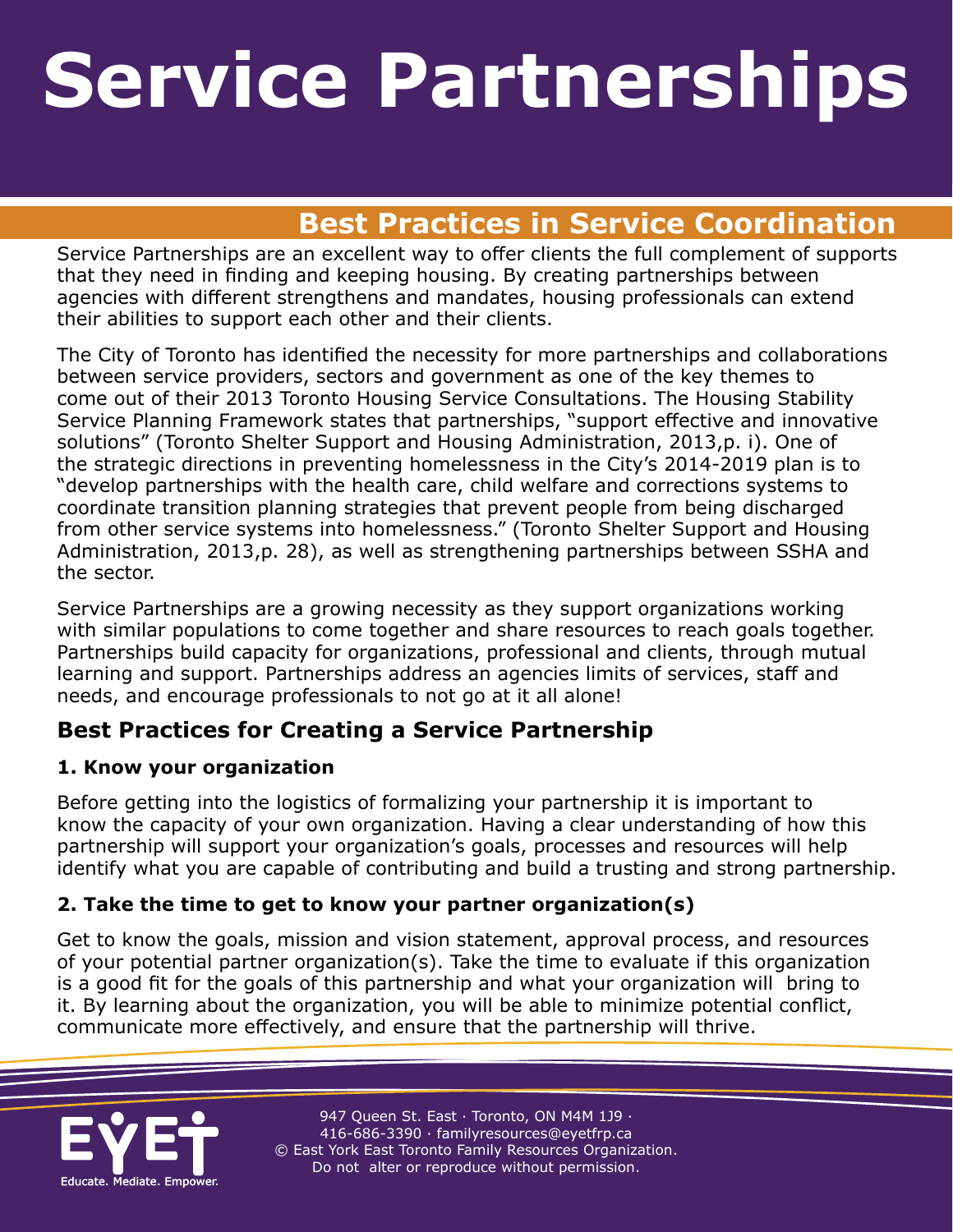# **Service Partnerships** Service Partnerships

**A Resource for Toronto Housing Professionals** 

#### **3. Communicate, Communicate, Communicate**

Talk about your partnership's overall goals. Identify the steps and tasks necessary to achieve those goals and decide together who will take on what aspects of the plan. Remember that each organization doesn't have to take on the same amount of work, instead focus on what each partner does best and what they are able to contribute. Make a plan for how to deal with conflict before it arises. Ensure there is someone identified to coordinate the overall partnership goals that all partners feel comfortable going to. If a position can be funded to coordinate communication and on-going work, it is highly recommended. If that's not possible it is important that there is an agreed upon person to coordinate the partnership and its work. This position can be rotating, but without a dedicated coordinator many partnerships have trouble keeping up with who is responsible for what.

#### **4. Evaluate your partnership**

Remember to take time to evaluate how the partnership is going, not just how the project is going. Check in with the other organization(s) to see what is working for them, what successes you all have achieved and what challenges are arising. Sometimes an organization can no longer work at the capacity they were before. Renegotiating partnership roles and responsibilities regularly helps keep everyone moving forward and happy.

#### **5. Celebrate your successes**

It is important for the partners to celebrate when you have reached milestones. Sharing successes is great for the partnership, community, sector and funders. It shows how sharing resources and the workload can make a difference in the work we all do. Celebrating with the wider community also shares examples of different kinds of partnerships. Other organizations may be inspired to join your partnership or start partnerships of their own from your model!

#### **"So remember…"**

- It is important to remember the following when building a Service Partnership:
- Identify what you/your organization can bring to a partnership
- Clarify overall goals with assigned steps and tasks
- Foster communication and understanding of both organizations
- Evaluate the partnership at regular intervals
- Celebrate the successes of the partnership



947 Queen St. East · Toronto, ON M4M 1J9 · 416-686-3390 · [familyresources@eyetfrp.ca](mailto:familyresources@eyetfrp.ca) © East York East Toronto Family Resources Organization. Do not alter or reproduce without permission.